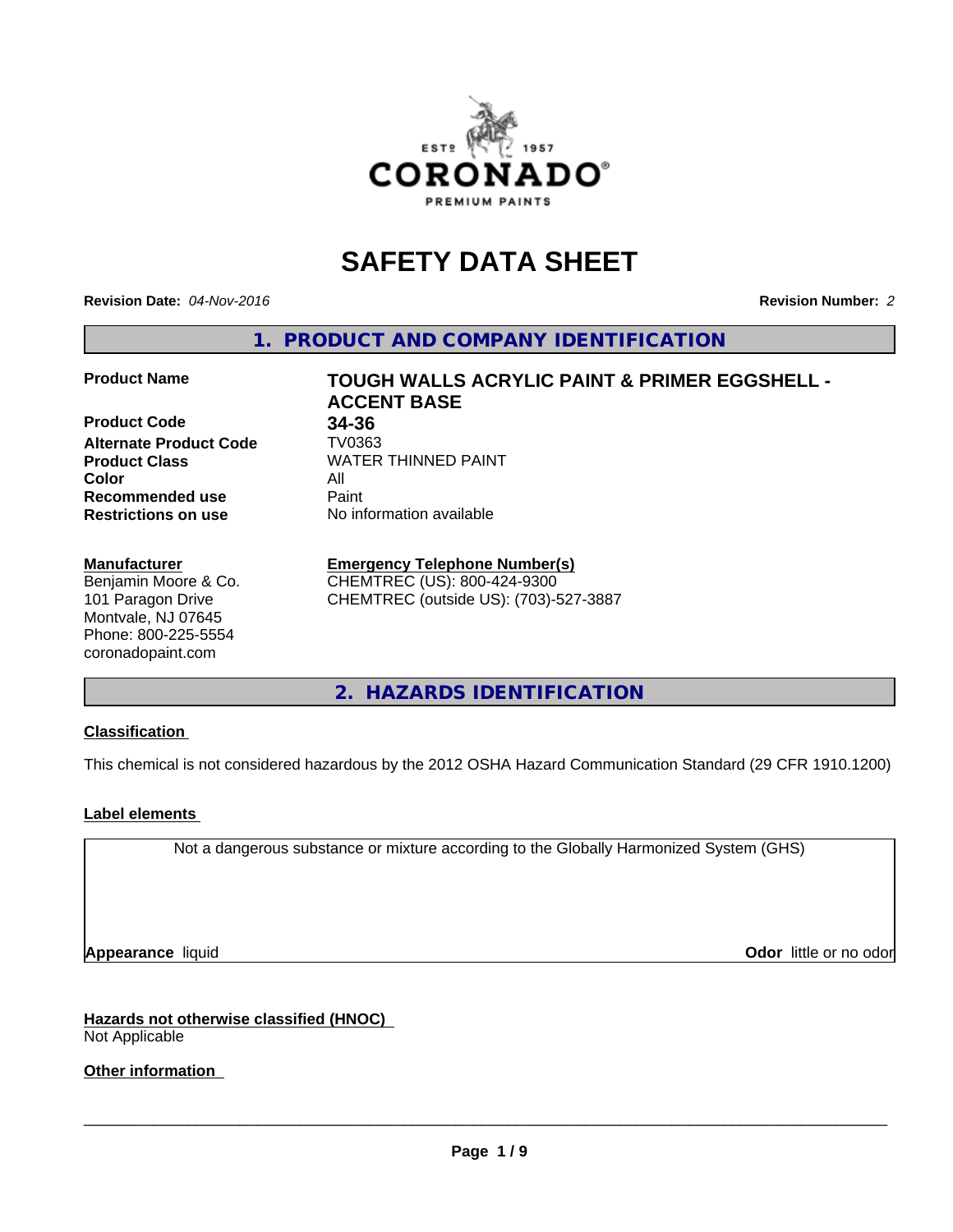No information available

# **3. COMPOSITION INFORMATION ON COMPONENTS**

\_\_\_\_\_\_\_\_\_\_\_\_\_\_\_\_\_\_\_\_\_\_\_\_\_\_\_\_\_\_\_\_\_\_\_\_\_\_\_\_\_\_\_\_\_\_\_\_\_\_\_\_\_\_\_\_\_\_\_\_\_\_\_\_\_\_\_\_\_\_\_\_\_\_\_\_\_\_\_\_\_\_\_\_\_\_\_\_\_\_\_\_\_

| <b>Chemical Name</b>                      | <b>CAS-No</b> | Weight % (max) |
|-------------------------------------------|---------------|----------------|
| Limestone                                 | 1317-65-3     |                |
| Kaolin                                    | 1332-58-7     |                |
| Propanoic acid, 2-methyl-, monoester with | 25265-77-4    |                |
| 2,2,4-trimethyl-1,3-pentanediol           |               |                |
| Titanium dioxide                          | 13463-67-7    | υ.c            |

|                                                  | 4. FIRST AID MEASURES                                                                              |
|--------------------------------------------------|----------------------------------------------------------------------------------------------------|
| <b>General Advice</b>                            | No hazards which require special first aid measures.                                               |
| <b>Eye Contact</b>                               | Rinse thoroughly with plenty of water for at least 15 minutes and consult a<br>physician.          |
| <b>Skin Contact</b>                              | Wash off immediately with soap and plenty of water removing all contaminated<br>clothes and shoes. |
| <b>Inhalation</b>                                | Move to fresh air. If symptoms persist, call a physician.                                          |
| Ingestion                                        | Clean mouth with water and afterwards drink plenty of water. Consult a physician<br>if necessary.  |
| <b>Most Important</b><br><b>Symptoms/Effects</b> | None known.                                                                                        |
| <b>Notes To Physician</b>                        | Treat symptomatically.                                                                             |
|                                                  |                                                                                                    |

**5. FIRE-FIGHTING MEASURES**

| Use extinguishing measures that are appropriate to local<br>circumstances and the surrounding environment.                                   |
|----------------------------------------------------------------------------------------------------------------------------------------------|
| As in any fire, wear self-contained breathing apparatus<br>pressure-demand, MSHA/NIOSH (approved or equivalent)<br>and full protective gear. |
| Closed containers may rupture if exposed to fire or<br>extreme heat.                                                                         |
| No.                                                                                                                                          |
| No.                                                                                                                                          |
| Not applicable<br>Not applicable<br>Not applicable                                                                                           |
|                                                                                                                                              |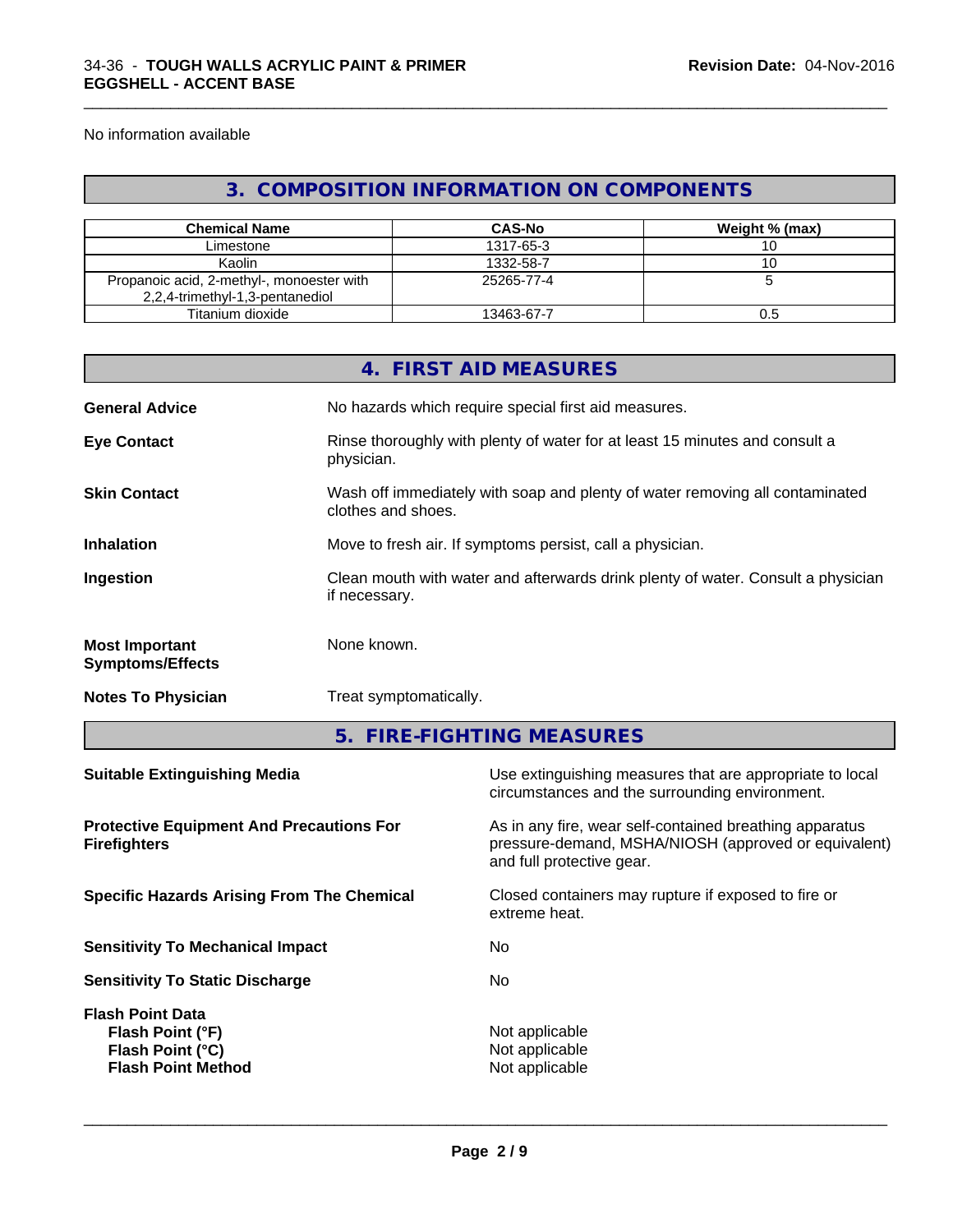### **Flammability Limits In Air**

**Lower Explosion Limit Not applicable** Not applicable **Upper Explosion Limit** Not applicable

\_\_\_\_\_\_\_\_\_\_\_\_\_\_\_\_\_\_\_\_\_\_\_\_\_\_\_\_\_\_\_\_\_\_\_\_\_\_\_\_\_\_\_\_\_\_\_\_\_\_\_\_\_\_\_\_\_\_\_\_\_\_\_\_\_\_\_\_\_\_\_\_\_\_\_\_\_\_\_\_\_\_\_\_\_\_\_\_\_\_\_\_\_

**NFPA Health:** 1 **Flammability:** 0 **Instability:** 0 **Special:** Not Applicable

### **NFPA Legend**

- 0 Not Hazardous
- 1 Slightly
- 2 Moderate
- 3 High
- 4 Severe

*The ratings assigned are only suggested ratings, the contractor/employer has ultimate responsibilities for NFPA ratings where this system is used.*

*Additional information regarding the NFPA rating system is available from the National Fire Protection Agency (NFPA) at www.nfpa.org.*

# **6. ACCIDENTAL RELEASE MEASURES**

| <b>Personal Precautions</b>      | Avoid contact with skin, eyes and clothing. Ensure adequate ventilation.                                                                                                         |
|----------------------------------|----------------------------------------------------------------------------------------------------------------------------------------------------------------------------------|
| <b>Other Information</b>         | Prevent further leakage or spillage if safe to do so.                                                                                                                            |
| <b>Environmental Precautions</b> | See Section 12 for additional Ecological Information.                                                                                                                            |
| <b>Methods For Clean-Up</b>      | Soak up with inert absorbent material. Sweep up and shovel into suitable<br>containers for disposal.                                                                             |
|                                  | 7. HANDLING AND STORAGE                                                                                                                                                          |
| Handling                         | Avoid contact with skin, eyes and clothing. Avoid breathing vapors, spray mists or<br>sanding dust. In case of insufficient ventilation, wear suitable respiratory<br>equipment. |
| <b>Storage</b>                   | Keep container tightly closed. Keep out of the reach of children.                                                                                                                |
| <b>Incompatible Materials</b>    | No information available                                                                                                                                                         |
|                                  |                                                                                                                                                                                  |

# **8. EXPOSURE CONTROLS / PERSONAL PROTECTION**

### **Exposure Limits**

| <b>Chemical Name</b> | <b>ACGIH</b>               | <b>OSHA</b>              |
|----------------------|----------------------------|--------------------------|
| Limestone            | N/E                        | 15 mg/m $3$ - TWA        |
|                      |                            | $5 \text{ mg/m}^3$ - TWA |
| Kaolin               | 2 mg/m <sup>3</sup> - TWA  | 15 mg/m $3$ - TWA        |
|                      |                            | $5 \text{ ma/m}^3$ - TWA |
| Titanium dioxide     | 10 mg/m <sup>3</sup> - TWA | 15 mg/m $3$ - TWA        |

#### **Legend**

ACGIH - American Conference of Governmental Industrial Hygienists Exposure Limits OSHA - Occupational Safety & Health Administration Exposure Limits N/E - Not Established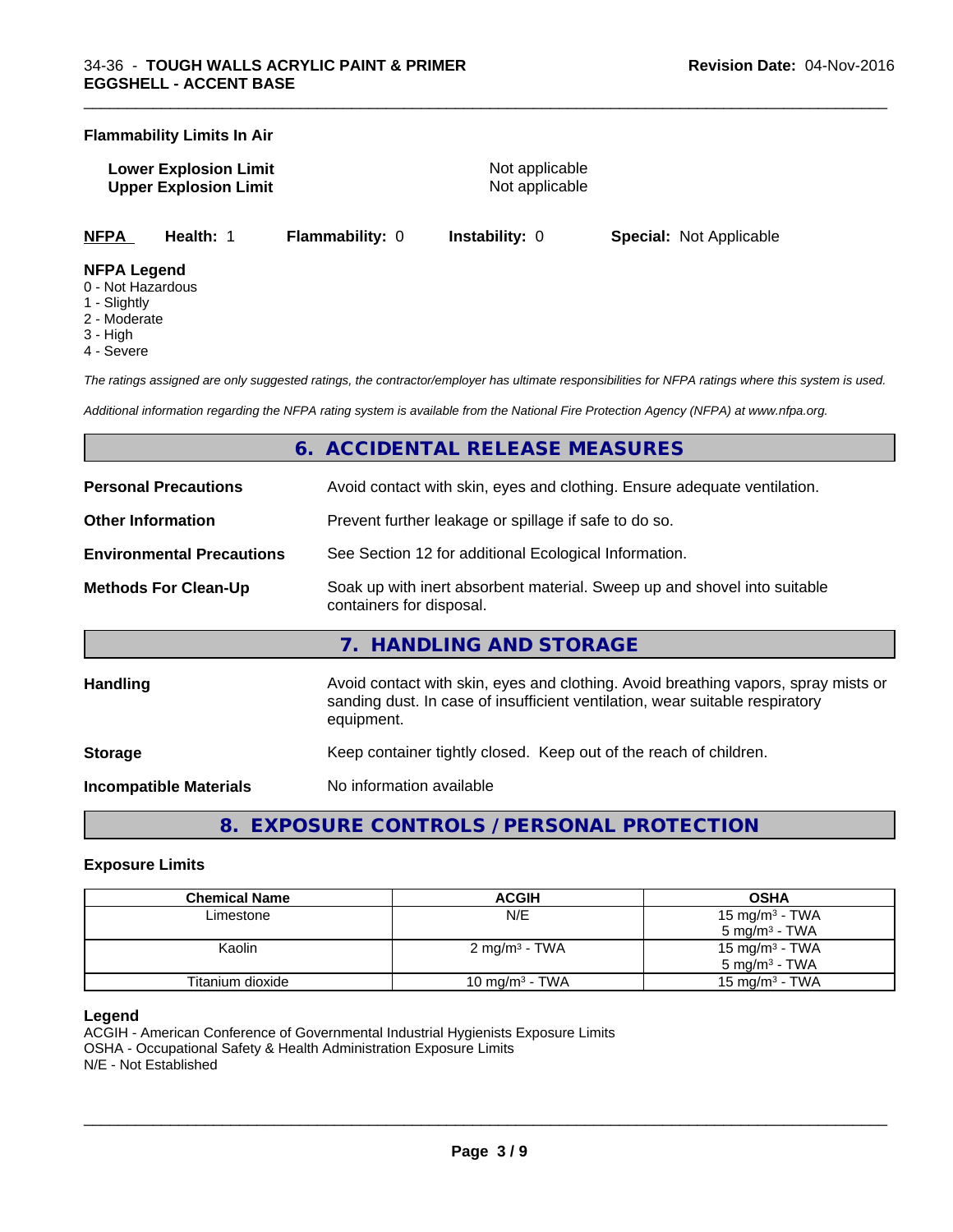| <b>Engineering Measures</b>          | Ensure adequate ventilation, especially in confined areas.                                                                          |  |
|--------------------------------------|-------------------------------------------------------------------------------------------------------------------------------------|--|
| <b>Personal Protective Equipment</b> |                                                                                                                                     |  |
| <b>Eye/Face Protection</b>           | Safety glasses with side-shields.                                                                                                   |  |
| <b>Skin Protection</b>               | Protective gloves and impervious clothing.                                                                                          |  |
| <b>Respiratory Protection</b>        | In case of insufficient ventilation wear suitable respiratory equipment.                                                            |  |
| <b>Hygiene Measures</b>              | Avoid contact with skin, eyes and clothing. Remove and wash contaminated<br>clothing before re-use. Wash thoroughly after handling. |  |

# **9. PHYSICAL AND CHEMICAL PROPERTIES**

\_\_\_\_\_\_\_\_\_\_\_\_\_\_\_\_\_\_\_\_\_\_\_\_\_\_\_\_\_\_\_\_\_\_\_\_\_\_\_\_\_\_\_\_\_\_\_\_\_\_\_\_\_\_\_\_\_\_\_\_\_\_\_\_\_\_\_\_\_\_\_\_\_\_\_\_\_\_\_\_\_\_\_\_\_\_\_\_\_\_\_\_\_

| Appearance                                     | liquid                   |
|------------------------------------------------|--------------------------|
| Odor                                           | little or no odor        |
| <b>Odor Threshold</b>                          | No information available |
| Density (Ibs/gal)                              | $9.5 - 9.9$              |
| <b>Specific Gravity</b>                        | $1.13 - 1.19$            |
| рH                                             | No information available |
| <b>Viscosity (cps)</b>                         | No information available |
| <b>Solubility</b>                              | No information available |
| <b>Water Solubility</b>                        | No information available |
| <b>Evaporation Rate</b>                        | No information available |
| <b>Vapor Pressure</b>                          | No information available |
| <b>Vapor Density</b>                           | No information available |
| Wt. % Solids                                   | $40 - 50$                |
| Vol. % Solids                                  | $30 - 40$                |
| Wt. % Volatiles                                | $50 - 60$                |
| <b>Vol. % Volatiles</b>                        | $60 - 70$                |
| <b>VOC Regulatory Limit (g/L)</b>              | < 100                    |
| <b>Boiling Point (°F)</b>                      | 212                      |
| <b>Boiling Point (°C)</b>                      | 100                      |
| <b>Freezing Point (°F)</b>                     | 32                       |
| <b>Freezing Point (°C)</b>                     | $\Omega$                 |
| Flash Point (°F)                               | Not applicable           |
| Flash Point (°C)                               | Not applicable           |
| <b>Flash Point Method</b>                      | Not applicable           |
| <b>Flammability (solid, gas)</b>               | Not applicable           |
| <b>Upper Explosion Limit</b>                   | Not applicable           |
| <b>Lower Explosion Limit</b>                   | Not applicable           |
| <b>Autoignition Temperature (°F)</b>           | No information available |
| <b>Autoignition Temperature (°C)</b>           | No information available |
| Decomposition Temperature (°F)                 | No information available |
| Decomposition Temperature (°C)                 | No information available |
| <b>Partition Coefficient (n-octanol/water)</b> | No information available |

# **10. STABILITY AND REACTIVITY**

**Reactivity** Not Applicable

**Chemical Stability Chemical Stability** Stable under normal conditions.

**Conditions To Avoid Prevent from freezing.**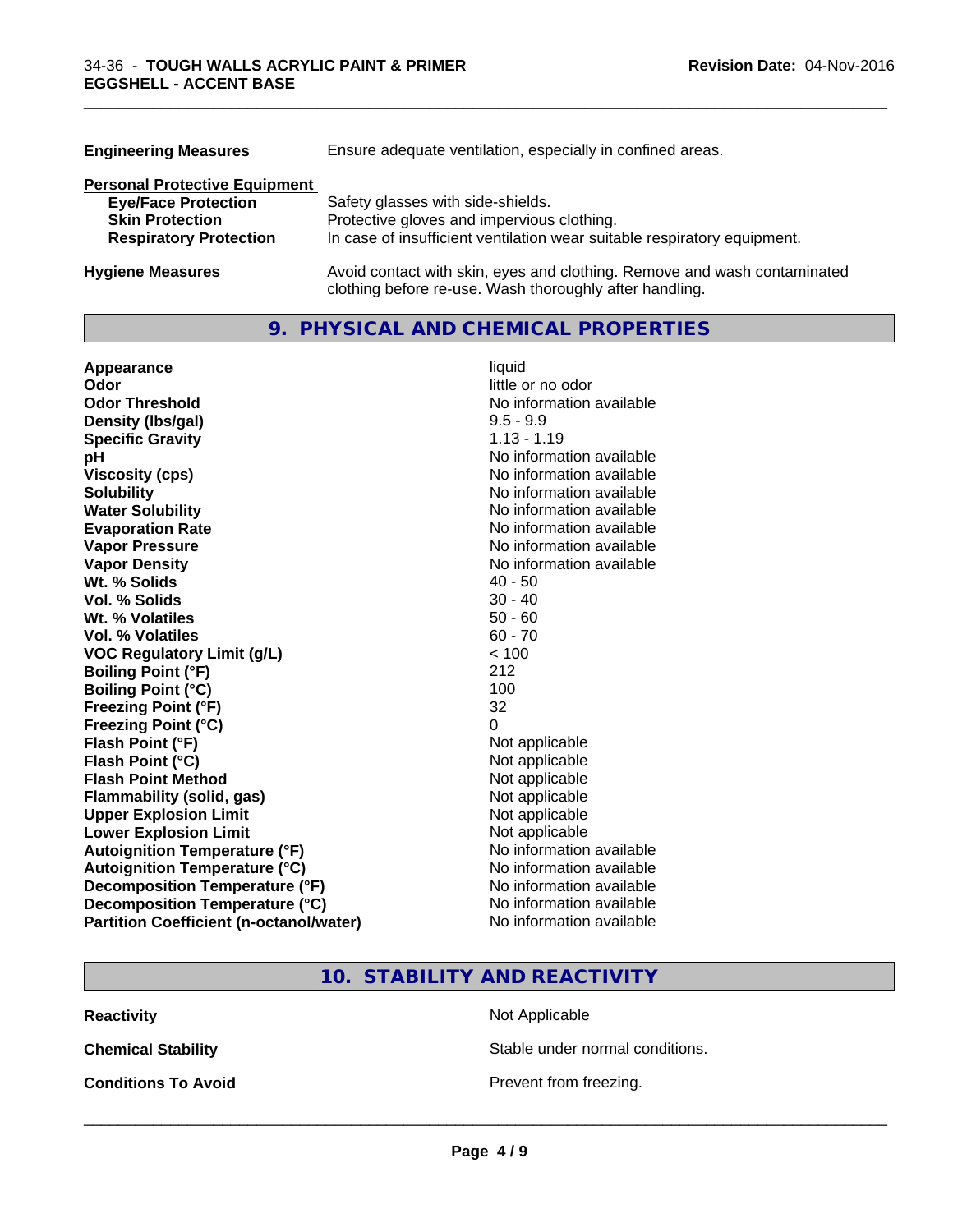| <b>Incompatible Materials</b>                                                                                                                                                                                                                                                                                 | No materials to be especially mentioned.                                                                                                                                                                                                                                                                                                                                        |  |
|---------------------------------------------------------------------------------------------------------------------------------------------------------------------------------------------------------------------------------------------------------------------------------------------------------------|---------------------------------------------------------------------------------------------------------------------------------------------------------------------------------------------------------------------------------------------------------------------------------------------------------------------------------------------------------------------------------|--|
| <b>Hazardous Decomposition Products</b>                                                                                                                                                                                                                                                                       | None under normal use.                                                                                                                                                                                                                                                                                                                                                          |  |
| <b>Possibility Of Hazardous Reactions</b>                                                                                                                                                                                                                                                                     | None under normal conditions of use.                                                                                                                                                                                                                                                                                                                                            |  |
|                                                                                                                                                                                                                                                                                                               | <b>TOXICOLOGICAL INFORMATION</b><br>11.                                                                                                                                                                                                                                                                                                                                         |  |
| <b>Product Information</b>                                                                                                                                                                                                                                                                                    |                                                                                                                                                                                                                                                                                                                                                                                 |  |
| Information on likely routes of exposure                                                                                                                                                                                                                                                                      |                                                                                                                                                                                                                                                                                                                                                                                 |  |
| <b>Principal Routes of Exposure</b>                                                                                                                                                                                                                                                                           | Eye contact, skin contact and inhalation.                                                                                                                                                                                                                                                                                                                                       |  |
| <b>Acute Toxicity</b>                                                                                                                                                                                                                                                                                         |                                                                                                                                                                                                                                                                                                                                                                                 |  |
| <b>Product Information</b>                                                                                                                                                                                                                                                                                    | No information available                                                                                                                                                                                                                                                                                                                                                        |  |
| Information on toxicological effects                                                                                                                                                                                                                                                                          |                                                                                                                                                                                                                                                                                                                                                                                 |  |
| <b>Symptoms</b>                                                                                                                                                                                                                                                                                               | No information available                                                                                                                                                                                                                                                                                                                                                        |  |
|                                                                                                                                                                                                                                                                                                               | Delayed and immediate effects as well as chronic effects from short and long-term exposure                                                                                                                                                                                                                                                                                      |  |
| Eye contact<br><b>Skin contact</b><br><b>Inhalation</b>                                                                                                                                                                                                                                                       | May cause slight irritation.<br>Substance may cause slight skin irritation. Prolonged or repeated contact may dry<br>skin and cause irritation.<br>May cause irritation of respiratory tract.                                                                                                                                                                                   |  |
| Ingestion<br>Sensitization:<br><b>Neurological Effects</b><br><b>Mutagenic Effects</b><br><b>Reproductive Effects</b><br><b>Developmental Effects</b><br><b>Target Organ Effects</b><br><b>STOT - single exposure</b><br><b>STOT - repeated exposure</b><br>Other adverse effects<br><b>Aspiration Hazard</b> | Ingestion may cause gastrointestinal irritation, nausea, vomiting and diarrhea.<br>No information available<br>No information available.<br>No information available.<br>No information available.<br>No information available.<br>No information available.<br>No information available.<br>No information available.<br>No information available.<br>No information available |  |

\_\_\_\_\_\_\_\_\_\_\_\_\_\_\_\_\_\_\_\_\_\_\_\_\_\_\_\_\_\_\_\_\_\_\_\_\_\_\_\_\_\_\_\_\_\_\_\_\_\_\_\_\_\_\_\_\_\_\_\_\_\_\_\_\_\_\_\_\_\_\_\_\_\_\_\_\_\_\_\_\_\_\_\_\_\_\_\_\_\_\_\_\_

**Numerical measures of toxicity**

**The following values are calculated based on chapter 3.1 of the GHS document**

| <b>ATEmix (oral)</b>   | 226901 mg/kg |
|------------------------|--------------|
| <b>ATEmix (dermal)</b> | 633374 mg/kg |

# **Component**

Kaolin LD50 Oral: > 5000 mg/kg (Rat) Titanium dioxide LD50 Oral: > 10000 mg/kg (Rat)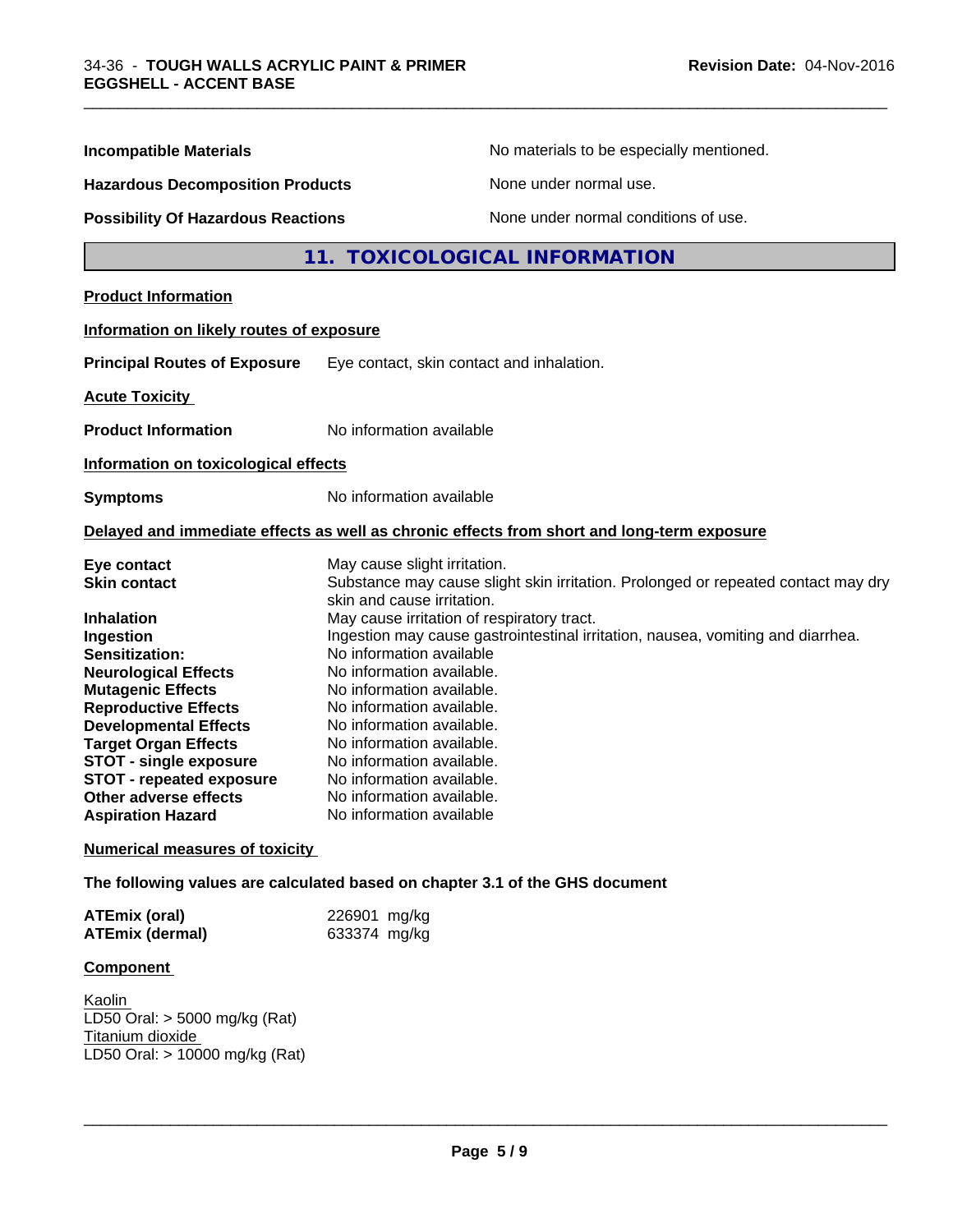#### **Carcinogenicity**

*The information below indicateswhether each agency has listed any ingredient as a carcinogen:.*

| <b>Chemical Name</b>     | <b>IARC</b>          | <b>NTP</b> | <b>OSHA Carcinogen</b> |
|--------------------------|----------------------|------------|------------------------|
|                          | 2B<br>Possible Human |            | Listed                 |
| $-1$<br>Fitanium dioxide | Carcinogen           |            |                        |

\_\_\_\_\_\_\_\_\_\_\_\_\_\_\_\_\_\_\_\_\_\_\_\_\_\_\_\_\_\_\_\_\_\_\_\_\_\_\_\_\_\_\_\_\_\_\_\_\_\_\_\_\_\_\_\_\_\_\_\_\_\_\_\_\_\_\_\_\_\_\_\_\_\_\_\_\_\_\_\_\_\_\_\_\_\_\_\_\_\_\_\_\_

• Although IARC has classified titanium dioxide as possibly carcinogenic to humans (2B), their summary concludes: "No significant exposure to titanium dioxide is thought to occur during the use of products in which titanium dioxide is bound to other materials, such as paint."

#### **Legend**

IARC - International Agency for Research on Cancer NTP - National Toxicity Program OSHA - Occupational Safety & Health Administration

**12. ECOLOGICAL INFORMATION**

# **Ecotoxicity Effects**

The environmental impact of this product has not been fully investigated.

#### **Product Information**

#### **Acute Toxicity to Fish**

No information available

#### **Acute Toxicity to Aquatic Invertebrates**

No information available

#### **Acute Toxicity to Aquatic Plants**

No information available

#### **Persistence / Degradability**

No information available.

#### **Bioaccumulation / Accumulation**

No information available.

#### **Mobility in Environmental Media**

No information available.

#### **Ozone**

No information available

#### **Component**

#### **Acute Toxicity to Fish**

Titanium dioxide  $LC50:$  > 1000 mg/L (Fathead Minnow - 96 hr.)

#### **Acute Toxicity to Aquatic Invertebrates**

No information available

#### **Acute Toxicity to Aquatic Plants**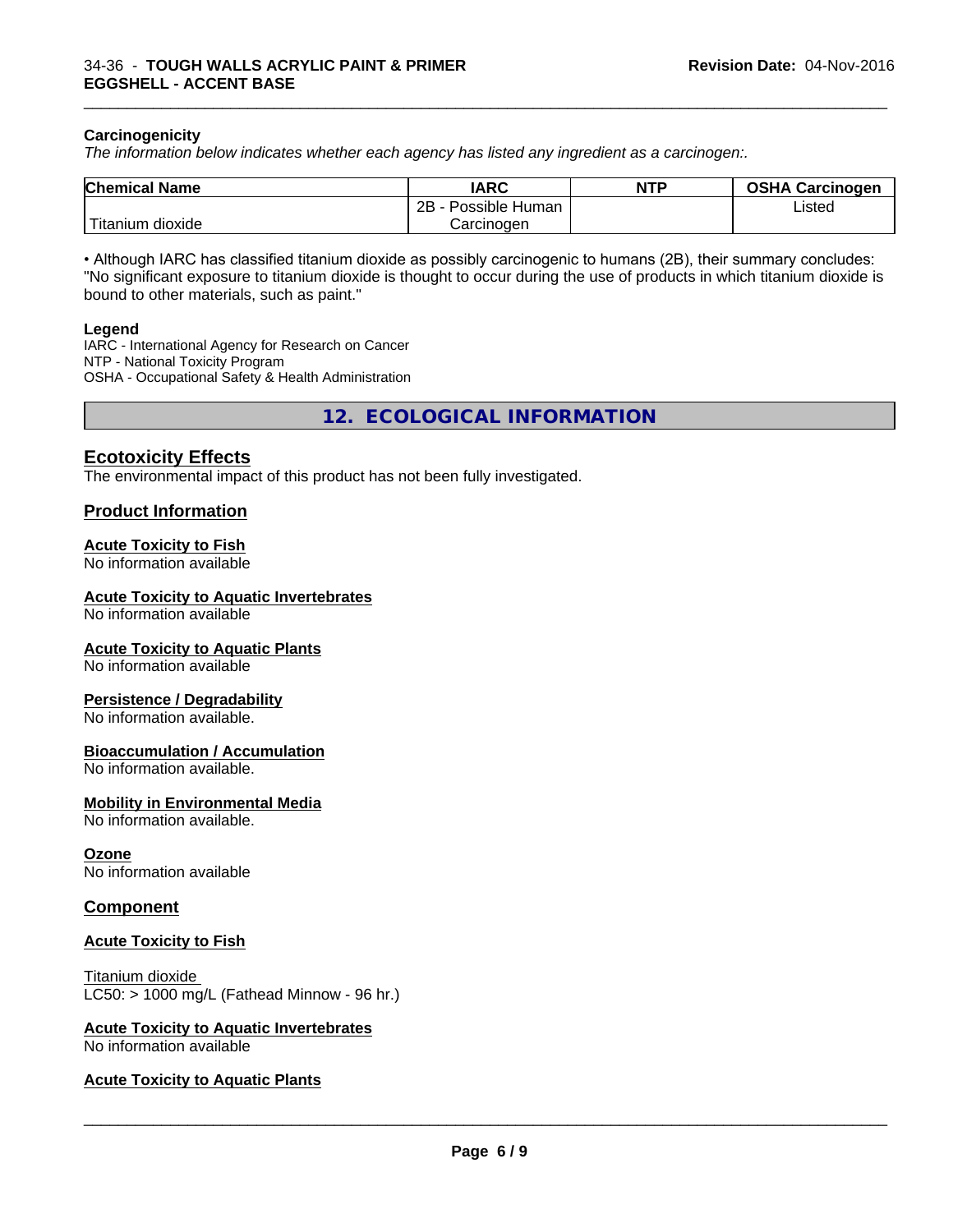No information available

|                              | 13. DISPOSAL CONSIDERATIONS                                                                                                                                                                                               |
|------------------------------|---------------------------------------------------------------------------------------------------------------------------------------------------------------------------------------------------------------------------|
| <b>Waste Disposal Method</b> | Dispose of in accordance with federal, state, and local regulations. Local<br>requirements may vary, consult your sanitation department or state-designated<br>environmental protection agency for more disposal options. |
|                              | 14. TRANSPORT INFORMATION                                                                                                                                                                                                 |
| <b>DOT</b>                   | Not regulated                                                                                                                                                                                                             |
| <b>ICAO / IATA</b>           | Not regulated                                                                                                                                                                                                             |
| <b>IMDG/IMO</b>              | Not regulated                                                                                                                                                                                                             |
|                              | 15. REGULATORY INFORMATION                                                                                                                                                                                                |
|                              |                                                                                                                                                                                                                           |

\_\_\_\_\_\_\_\_\_\_\_\_\_\_\_\_\_\_\_\_\_\_\_\_\_\_\_\_\_\_\_\_\_\_\_\_\_\_\_\_\_\_\_\_\_\_\_\_\_\_\_\_\_\_\_\_\_\_\_\_\_\_\_\_\_\_\_\_\_\_\_\_\_\_\_\_\_\_\_\_\_\_\_\_\_\_\_\_\_\_\_\_\_

# **International Inventories**

| <b>TSCA: United States</b> | Yes - All components are listed or exempt. |
|----------------------------|--------------------------------------------|
| <b>DSL: Canada</b>         | Yes - All components are listed or exempt. |

# **Federal Regulations**

| SARA 311/312 hazardous categorization |    |  |
|---------------------------------------|----|--|
| Acute Health Hazard                   | Nο |  |
| Chronic Health Hazard                 | No |  |
| Fire Hazard                           | Nο |  |
| Sudden Release of Pressure Hazard     | Nο |  |
| Reactive Hazard                       | Nο |  |
|                                       |    |  |

#### **SARA 313**

Section 313 of Title III of the Superfund Amendments and Reauthorization Act of 1986 (SARA). This product contains a chemical or chemicals which are subject to the reporting requirements of the Act and Title 40 of the Code of Federal Regulations, Part 372:

*None*

**Clean Air Act,Section 112 Hazardous Air Pollutants (HAPs) (see 40 CFR 61)**

This product contains the following HAPs:

*None*

# **State Regulations**

#### **California Proposition 65**

This product may contain small amounts of materials known to the state of California to cause cancer or reproductive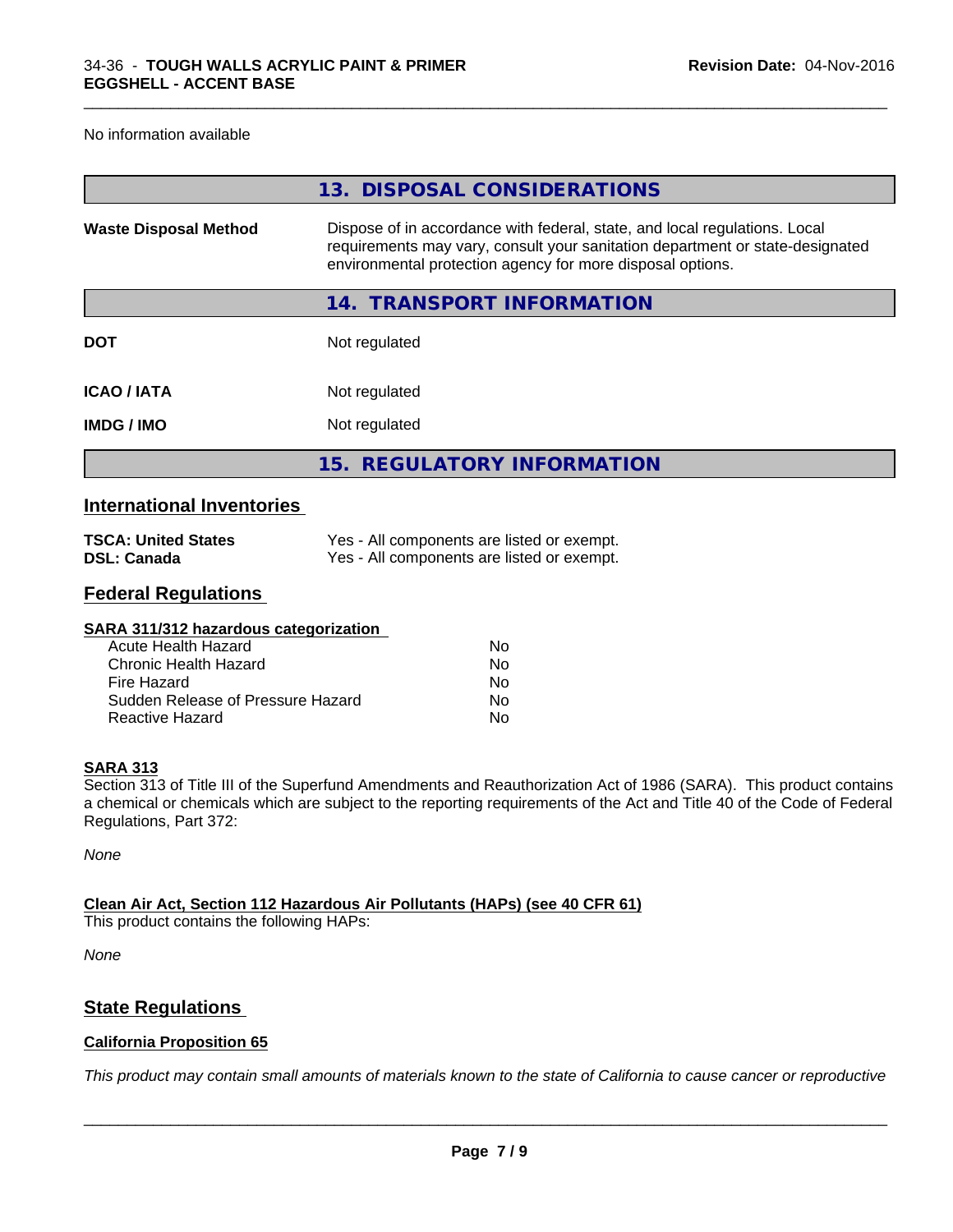*harm.*

#### **State Right-to-Know**

| <b>Chemical Name</b> | <b>Massachusetts</b> | . Jersev<br>New | Pennsylvania |
|----------------------|----------------------|-----------------|--------------|
| _imestone            |                      |                 |              |
| Kaolin               |                      |                 |              |
| Titanium dioxide     |                      |                 |              |

\_\_\_\_\_\_\_\_\_\_\_\_\_\_\_\_\_\_\_\_\_\_\_\_\_\_\_\_\_\_\_\_\_\_\_\_\_\_\_\_\_\_\_\_\_\_\_\_\_\_\_\_\_\_\_\_\_\_\_\_\_\_\_\_\_\_\_\_\_\_\_\_\_\_\_\_\_\_\_\_\_\_\_\_\_\_\_\_\_\_\_\_\_

#### **Legend**

X - Listed

# **16. OTHER INFORMATION**

| HMIS -              | <b>Health: 1</b> | <b>Flammability: 0</b>                                                     | <b>Reactivity: 0</b> | $PPE: -$ |
|---------------------|------------------|----------------------------------------------------------------------------|----------------------|----------|
| <b>HMIS Legend</b>  |                  |                                                                            |                      |          |
| 0 - Minimal Hazard  |                  |                                                                            |                      |          |
| 1 - Slight Hazard   |                  |                                                                            |                      |          |
| 2 - Moderate Hazard |                  |                                                                            |                      |          |
| 3 - Serious Hazard  |                  |                                                                            |                      |          |
| 4 - Severe Hazard   |                  |                                                                            |                      |          |
| * - Chronic Hazard  |                  |                                                                            |                      |          |
|                     |                  | X - Consult your supervisor or S.O.P. for "Special" handling instructions. |                      |          |

*Note: The PPE rating has intentionally been left blank. Choose appropriate PPE that will protect employees from the hazards the material will present under the actual normal conditions of use.*

*Caution: HMISÒ ratings are based on a 0-4 rating scale, with 0 representing minimal hazards or risks, and 4 representing significant hazards or risks. Although HMISÒ ratings are not required on MSDSs under 29 CFR 1910.1200, the preparer, has chosen to provide them. HMISÒ ratings are to be used only in conjunction with a fully implemented HMISÒ program by workers who have received appropriate HMISÒ training. HMISÒ is a registered trade and service mark of the NPCA. HMISÒ materials may be purchased exclusively from J. J. Keller (800) 327-6868.*

**WARNING!** If you scrape, sand, or remove old paint, you may release lead dust. LEAD IS TOXIC. EXPOSURE TO LEAD DUST CAN CAUSE SERIOUS ILLNESS, SUCH AS BRAIN DAMAGE, ESPECIALLY IN CHILDREN. PREGNANT WOMEN SHOULD ALSO AVOID EXPOSURE.Wear a NIOSH approved respirator to control lead exposure. Clean up carefully with a HEPA vacuum and a wet mop. Before you start, find out how to protect yourself and your family by contacting the National Lead Information Hotline at 1-800-424-LEAD or log on to www.epa.gov/lead.

| <b>Prepared By</b>                               | <b>Product Stewardship Department</b><br>Benjamin Moore & Co.<br>101 Paragon Drive<br>Montvale, NJ 07645<br>855-724-6802 |  |
|--------------------------------------------------|--------------------------------------------------------------------------------------------------------------------------|--|
| <b>Revision Date:</b><br><b>Revision Summary</b> | 04-Nov-2016<br>Not available                                                                                             |  |

Disclaimer

The information contained herein is presented in good faith and believed to be accurate as of the effective date shown above. This information is furnished without warranty of any kind. Employers should use this information only as a **supplement to other information gathered by them and must make independent determination of suitability and** completeness of information from all sources to assure proper use of these materials and the safety and health of employees. Any use of this data and information must be determined by the user to be in accordance with applicable